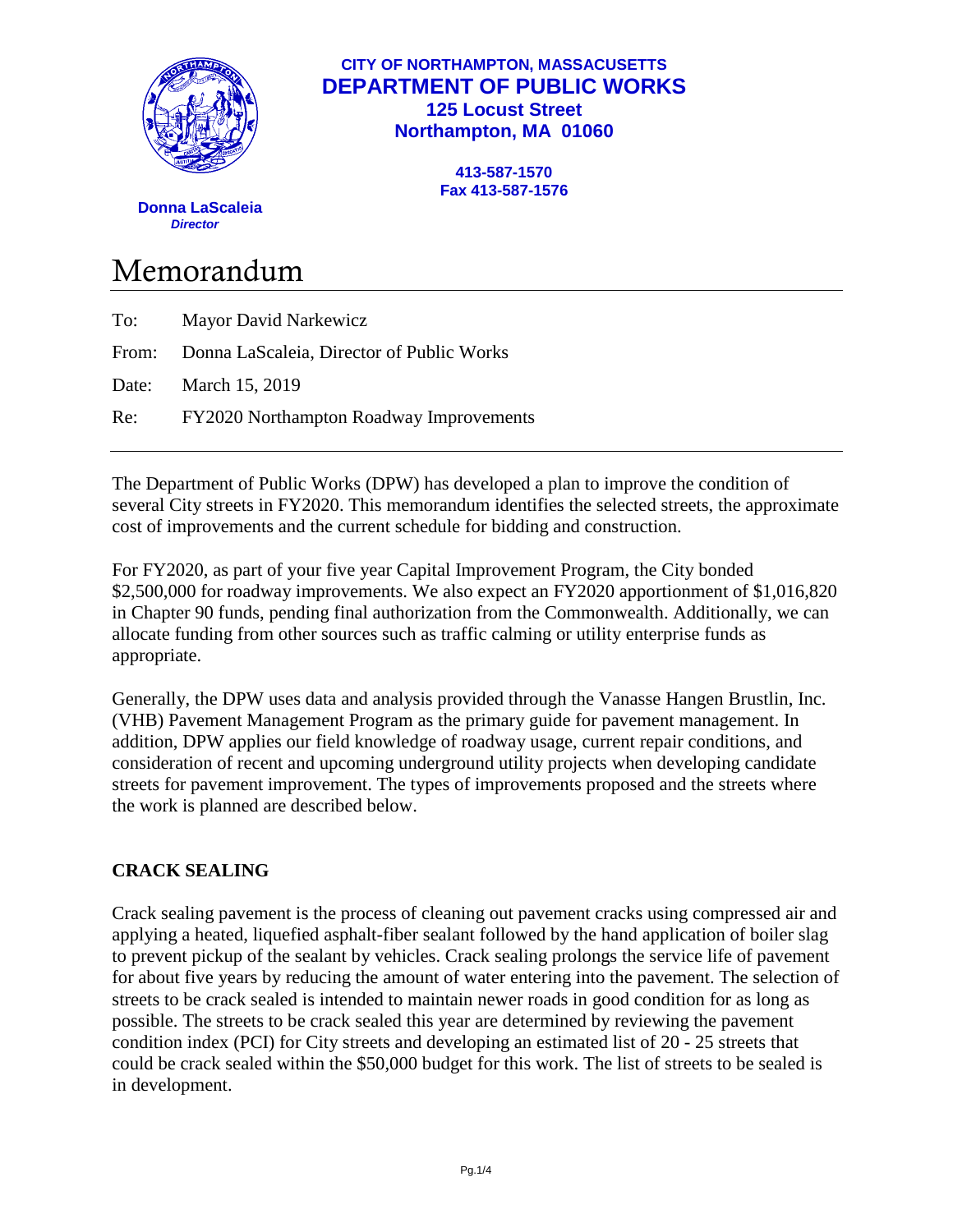*Crack sealing Schedule:* Bid specifications for the crack sealing contract are expected to be prepared and bid in the summer of 2019. It is expected that the work will occur in the fall of 2019.

# **MILL AND OVERLAY**

This process mechanically mills and removes the top 2-3 inch layer of pavement, leaving curbing, catch basins and manholes in place. These structures are adjusted as needed to match the final pavement grade. A new top course of pavement is installed after a tack coat of bitumen is applied as a bonding agent with the binder course. The expected repair life is typically 12-15 years.

| Mill and Overlay Streets                                                                                                                                        |  | <b>Estimated Cost</b> |  |
|-----------------------------------------------------------------------------------------------------------------------------------------------------------------|--|-----------------------|--|
| Bridge Road: 100' west of Juniper Street to Hatfield Street<br>Glendale Road: 65' north of the Easthampton town line to<br>a point 1445' south of Brisson Drive |  | \$950,000             |  |
|                                                                                                                                                                 |  | \$300,000             |  |
|                                                                                                                                                                 |  | Total \$1,250,000     |  |

*Mill and Overlay Schedule:* Bridge Road and Glendale Road are under one contract and are currently out to bid. The anticipated start is in the spring of 2019. The paving schedule for each street will be determined once a contract has been awarded.

#### **COLD-IN-PLACE RECYCLING & OVERLAY**

Cold-in-place recycling is a treatment process where a milling machine grinds up to a 4 inch depth of pavement and is connected to an asphalt paving machine that immediately recycles the milled asphalt with added bitumen and aggregate, laying down a rejuvenated pavement surface. The surface is somewhat open graded and requires a Hot Mixed Asphalt (HMA) overlay to complete the work. The expected repair life is typically 15-18 years. This process can be used on roads that require reclaiming and is a significantly less expensive treatment than reclaiming. However, its application is limited to roadways with few or no utility structures.

| Cold-in-Place Recycling & Overlay Streets                                 | <b>Estimated Cost</b> |
|---------------------------------------------------------------------------|-----------------------|
| Chesterfield Road: Kennedy Road to the Westhampton town line              | \$500,000             |
| Main Street (Leeds): Dimock Street to a point 535' north of Dimock Street | \$90,000              |
|                                                                           | Total \$590,000       |

*Cold-in-Place Recycling & Overlay Schedule:* The cold-in-place recycling and overlay streets contract is set to bid in late April and is anticipated to start in the late spring of 2019.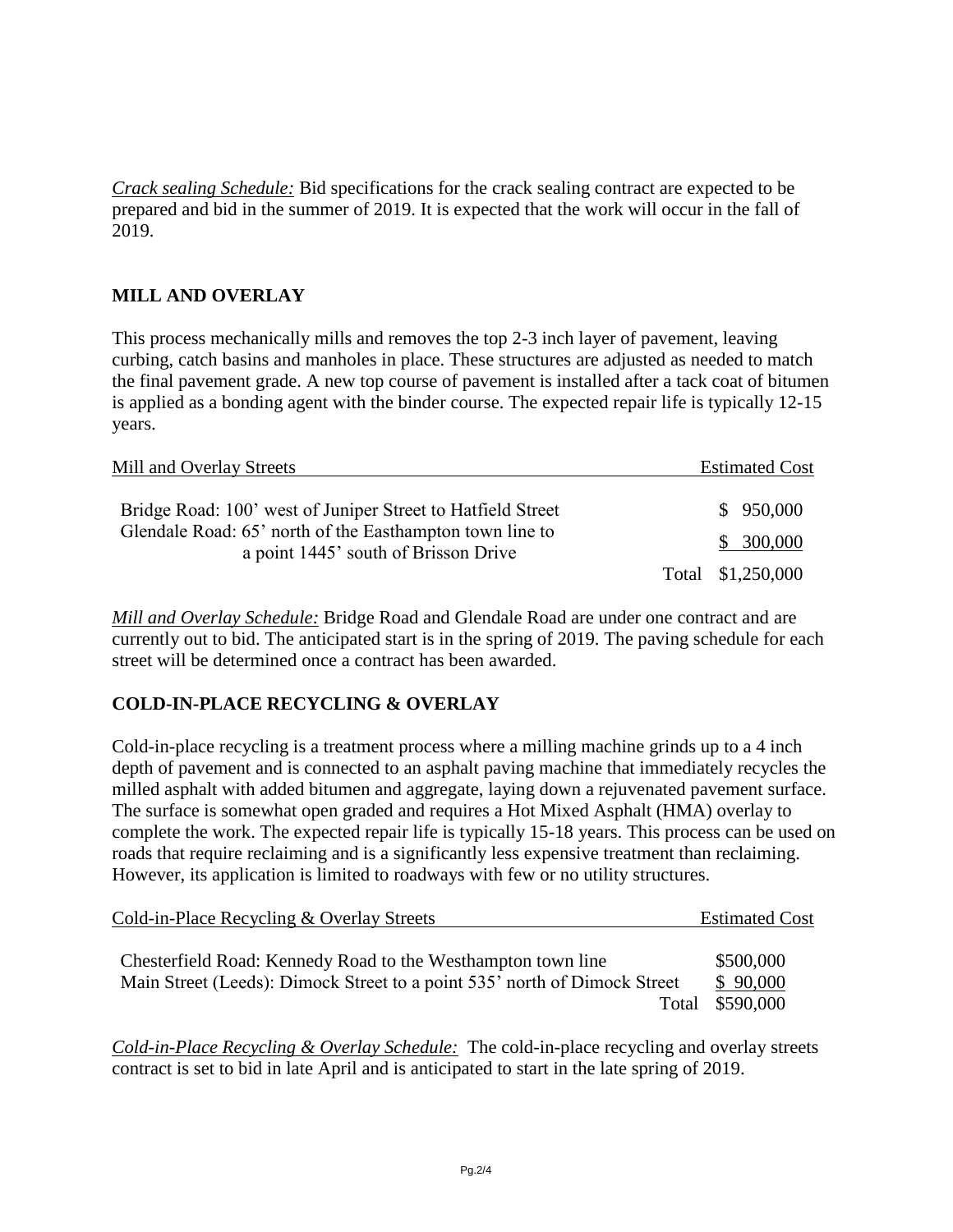# **RECLAIM**

A roadway that is reclaimed is mechanically ground, removing all existing layers of pavement. The material can be used to repair or supplement the road's gravel base as needed. Excess material is stockpiled for use by the DPW. The road base is graded and compacted before binder and top courses of new pavement are installed. Structures are adjusted and may be rebuilt if required. The expected repair life is typically 18-22 years.

| <b>Reclaim Streets</b>                                                                    | <b>Estimated Cost</b>               |
|-------------------------------------------------------------------------------------------|-------------------------------------|
| <b>Cross Street: Florence Road to Bliss Street</b>                                        | \$215,000                           |
| Spring Street: Pine Street to Meadow Street and<br>Colonel LaValley Lane to Dimock Street | 945,000<br>S.                       |
| Glendale Road: 230' south of Westhampton Road to<br>a point 1445' south of Brisson Drive  | \$315,000                           |
| Burts Pit Road: 66' west of Clement Street to Forest Glen Drive                           | \$1,410,000<br>\$2,885,000<br>Total |

*Reclaim Schedule:* Bids for the Burts Pit Road project were opened on January 16, 2019, and the contract has been awarded to Palmer Paving. This project is expected to begin in the spring of 2019.

Bid documents are being prepared for Cross Street and Spring Street. Those two streets will be in one contract with Chesterfield Road and Main Street (Leeds). This contract is set to bid in late April and has an anticipated start in the late spring of 2019.

#### **ROADWAY PAVEMENT MARKINGS**

Roadways are typically delineated by various types of pavement markings, such as double yellow centerlines, white edge lines, and crosswalks. Streets for this contract are generally chosen based on visual inspection. Main artery streets to be restriped include King Street, Elm Street and Westhampton Road. Additional streets will be restriped as funding allows. Crosswalk markings within a quarter mile of the public schools, Florence downtown, and Northampton downtown will be refreshed. Repainting speed hump markings is also included in this contract. This work is paid from the operating budget of the Highway Division.

*Line Painting Schedule:* A contract for this work is currently being prepared. Bidding is expected to occur in the spring of 2019.

#### **ONGOING FY2019 PROJECTS**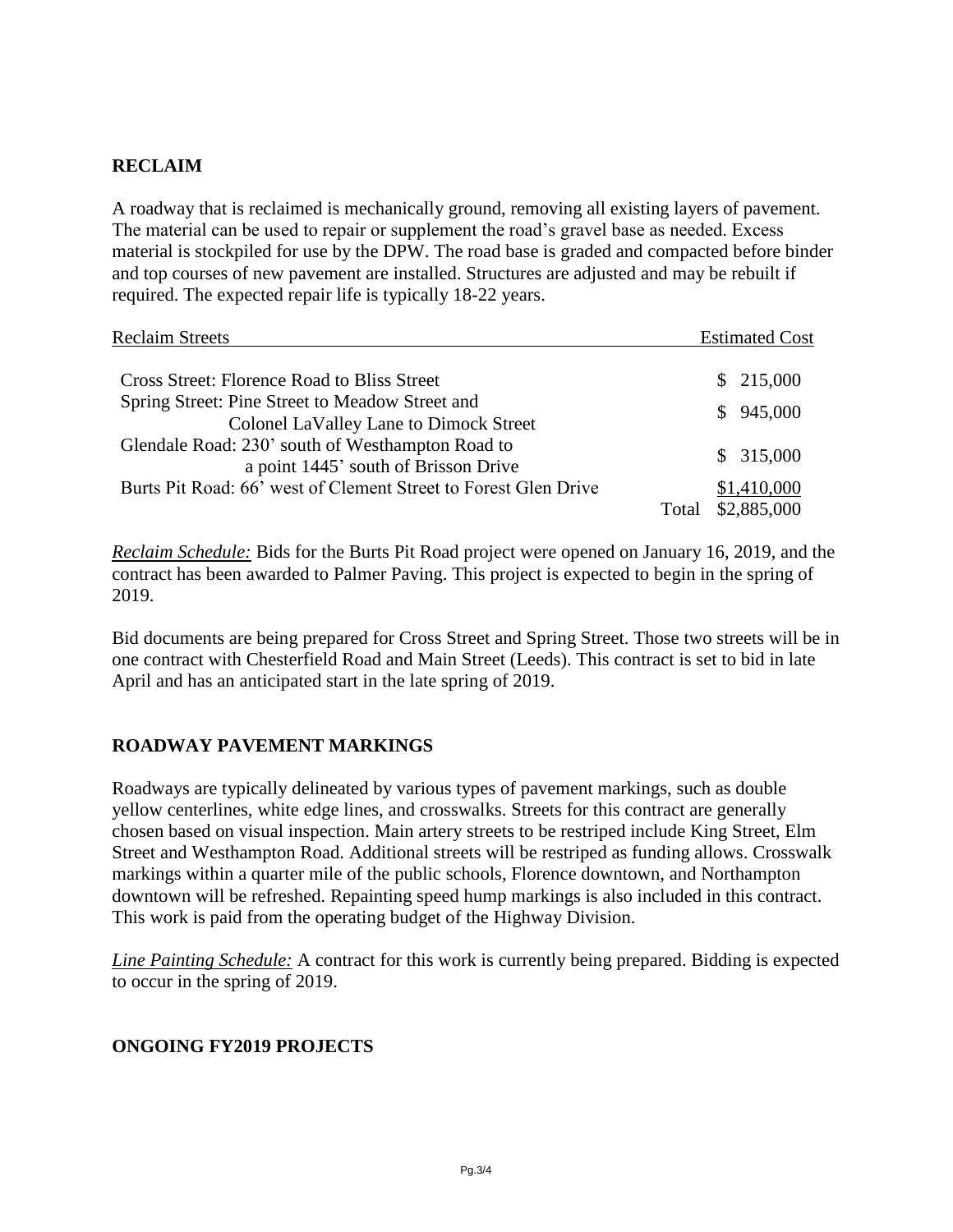Remaining work for the Pleasant Street, Hampton Avenue, Cooke Avenue, Fulton Avenue and Wright Avenue paving project will be completed in spring 2019. Work includes pavement markings and site restoration.

# **STATE CHAPTER 90 PROJECTS**

Chapter 90 is a state reimbursement program for projects that involve maintaining, repairing and reconstructing City streets. Other eligible uses include engineering design services and personnel for site inspection. Several construction and resurfacing projects listed on the previous pages are partially funded using the Chapter 90 program. Funds for each community are determined by the number of accepted road miles, the population and employment data. The following design projects span multiple fiscal years:

#### King Street Corridor Design (\$245,000)

Fuss & O'Neill has a contract for the design work of King Street between Bright Street and the signalized rail trail crossing. This includes reducing the traveled way to one lane in each direction, realignment of Summer Street towards North Street, reconstructed sidewalks and driveways, bike lanes, a traffic signal at the intersection of Finn Street and State Street, pedestrian signals, and updated traffic signal timings. 75% plans are in progress. The construction will be federally funded under the Transportation Improvement Program and is planned for 2021.

Pavement Management Services (\$12,000)

 The City has an annual contract with Vanasse Hangen Brustlin (VHB) for pavement management services. VHB evaluates the pavement condition for a quarter of the City's streets each year and updates the database. This allows the City to see the condition of all road segments.

Damon Road Right of Way Acquisition (\$249,100)

**Peter W. Sleeper Associates has a contract for right of way acquisition services for** takings and easements on Damon Road. This work is being done for the planned reconstruction of Damon Road that will be funded by MassDOT. Greenman-Peterson, Inc. has a contract with MassDOT for the design and right of way plans, but the City is responsible for the cost of property takings and easements.